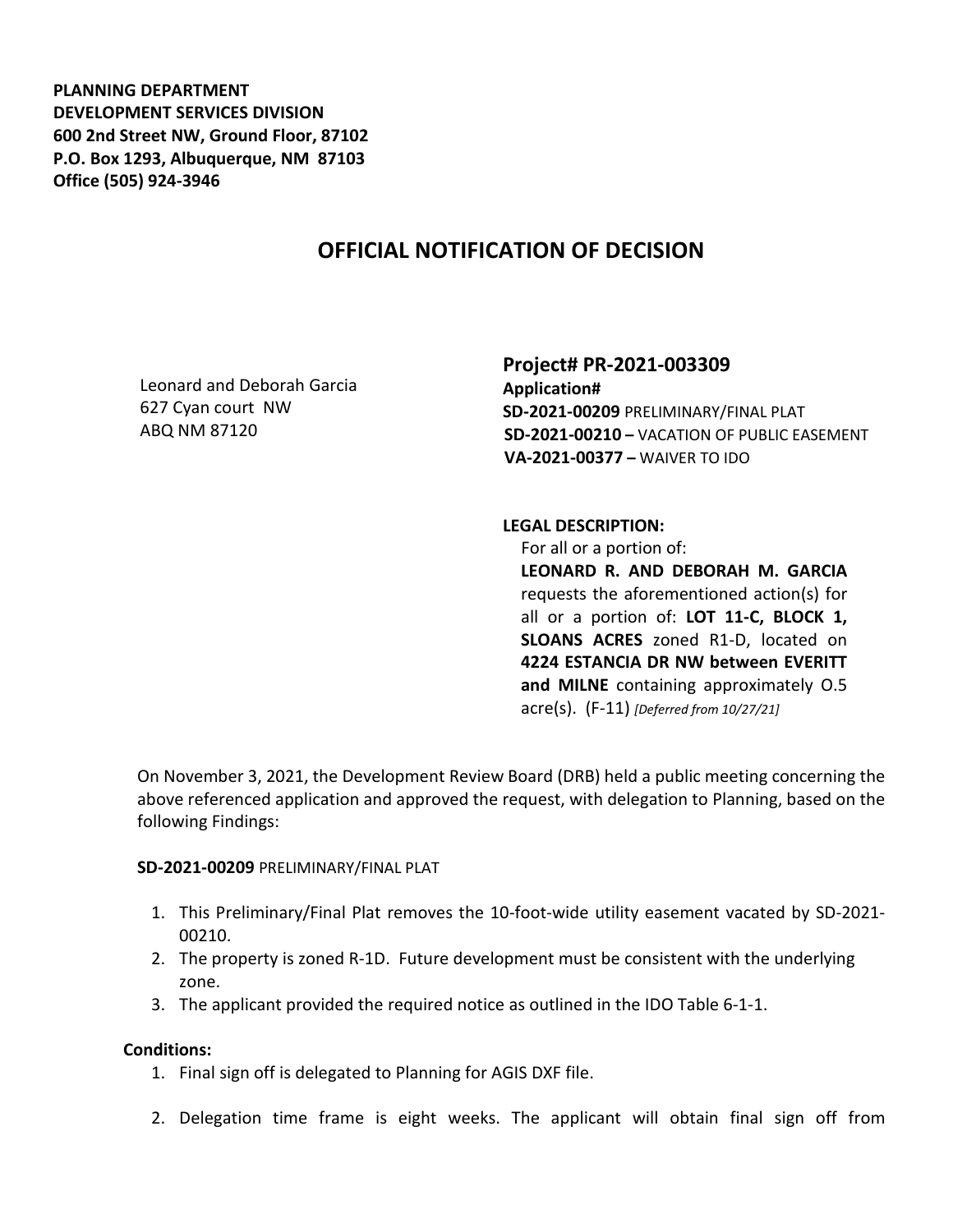# Official Notice of Decision

Project # PR-2020-003309 Applications# SD-2021-00209, SD-2021-00210, VA-2021-00377

## Page 2 of 3

Transportation and Planning by December 22, 2021 or the case may be scheduled for the next DRB hearing and could be denied per the DRB Rules of Procedure.

## **SD-2021-00210 –** VACATION OF PUBLIC EASEMENT

- 1. This request removes a 10-foot-wide Public Utility easement that runs diagonally across that site.
- 2. The property is zoned R-1D. Future development must be consistent with the underlying zone.
- 3. The applicant provided the required notice as outlined in the IDO Table 6-1-1.
- 4. The applicant has justified the request pursuant to  $6-6-(P)(3)$ , the existing gas line has been relocated and the easement is no longer needed. The vacation only impacts the applicant's property.

## **VA-2021-00377 –** WAIVER TO IDO

- 1. This request allows the applicant to forego the sidewalk along the street frontage of the site. The applicant has justified this pursuant to  $6-6(P)$  because there are no existing sidewalks along Estancia Drive and the lack of sidewalk will not create a gap in the system.
- 2. The property is zoned R-1D. Future development must be consistent with the underlying zone.
- 3. The applicant provided the required notice as outlined in the IDO Table 6-1-1.

APPEAL: If you wish to appeal this decision, you must do so within 15 days of the DRB's decision or by **NOVEMBER 18, 2021.** The date of the DRB's decision is not included in the 15-day period for filing an appeal, and if the 15<sup>th</sup> day falls on a Saturday, Sunday or Holiday, the next working day is considered as the deadline for filing the appeal.

For more information regarding the appeal process, please refer to Section 14-16-6-4(U) of the Integrated Development Ordinance (IDO). Appeals should be submitted via email to [PLNDRS@CABQ.GOV](mailto:PLNDRS@CABQ.GOV) (if files are less than 9MB in size). For files larger than 9 MB in size, please send an email to [PLNDRS@cabq.gov](mailto:PLNDRS@cabq.gov) and request that staff send you a link via Smartfile to upload the files to. A Non-Refundable filing fee will be calculated and you will receive instructions about paying the fee online.